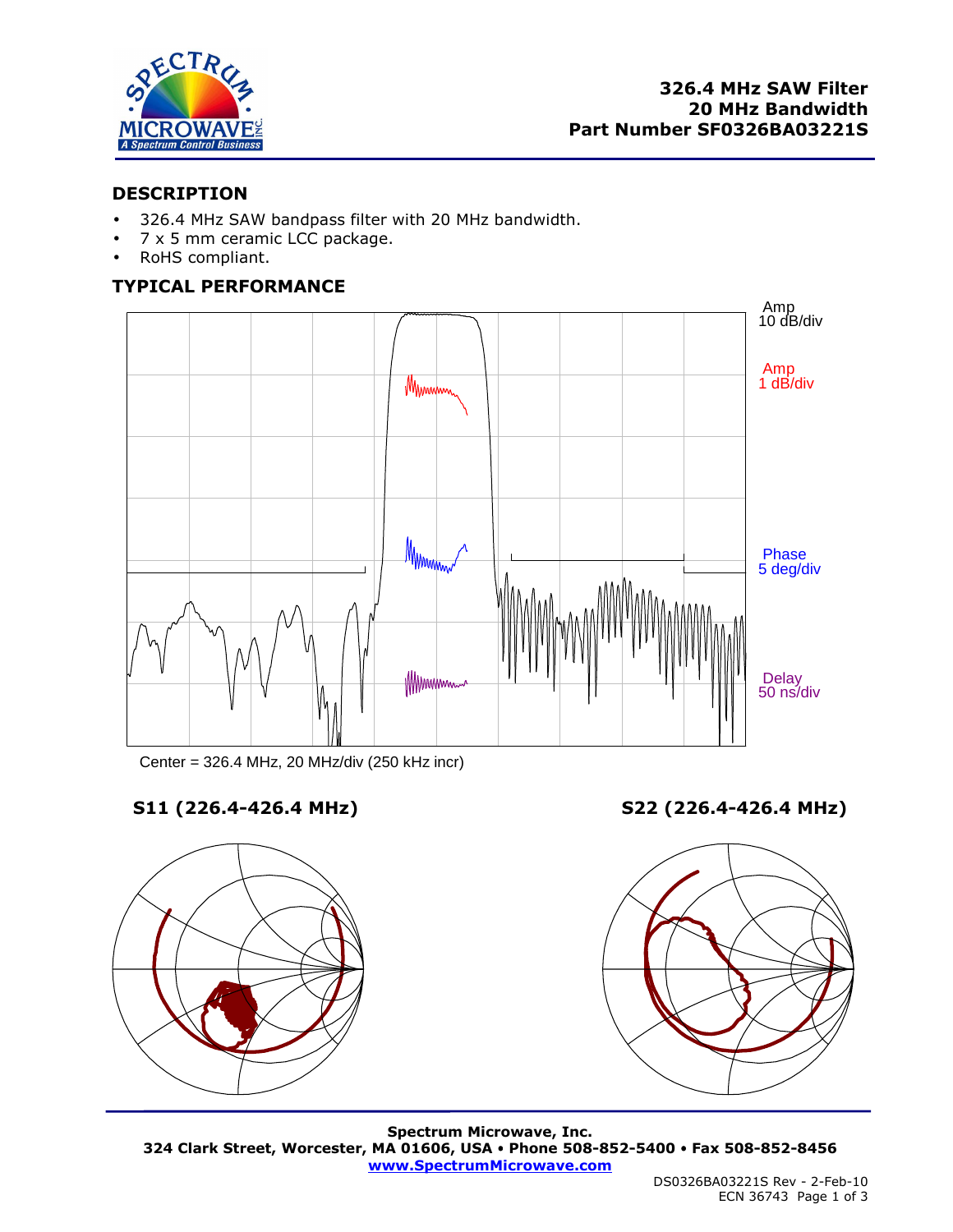

## **SPECIFICATION**

| <b>Parameter</b>                                    | Min   | <b>Typ</b> | <b>Max</b>               | <b>Units</b>    |
|-----------------------------------------------------|-------|------------|--------------------------|-----------------|
| Center Frequency, $F_c$ <sup>1</sup>                |       | 326.4      |                          | <b>MHz</b>      |
| Minimum Insertion Loss                              |       | 9.2        | 11.5                     | dB              |
| Passband Ripple (321.4-331.4 MHz)                   |       | 0.6        | $\mathbf{1}$             | dB p-p          |
| Group Delay Deviation (321.4-331.4 MHz)             |       | 25         | 60                       | ns p-p          |
| Absolute Delay                                      |       | 480        | 750                      | ns              |
| 1 dB bandwidth $2$                                  | 20    | 23.8       | $\overline{\phantom{a}}$ | <b>MHz</b>      |
| Lower 1 dB Frequency                                |       | 314.9      | 316.4                    | <b>MHz</b>      |
| Upper 1 dB Frequency                                | 336.4 | 338.7      |                          | <b>MHz</b>      |
| 40 dB Bandwidth                                     |       | 36.2       | 39                       | <b>MHz</b>      |
| Relative Attenuation (10 to 303.4 MHz) <sup>2</sup> | 42    | 47         |                          | dB              |
| Relative Attenuation (350.4 to 406.4 MHz)           | 40    | 42         |                          | dB              |
| Relative Attenuation (406.4 to 500 MHz) $^2$        | 42    | 47         |                          | dB              |
| Input IP3 <sup>3</sup>                              | 37    |            |                          | dB <sub>C</sub> |
| Source and Load Impedance                           | 50    |            |                          | ohms            |
| Temperature Coefficient of Frequency                | -86   |            |                          | $ppm/$ °        |
| <b>Ambient Temperature</b>                          |       | 25         |                          | $\overline{C}$  |

Notes: 1. Reference frequency. Computed as mean of the 3 dB frequencies.

2. All dB values are referenced to the insertion loss value.

3. Measured inside filter passband.

## **MAXIMUM RATINGS**

| <u>rarameter</u>            |     | <u>in axz</u> |     |
|-----------------------------|-----|---------------|-----|
| Storage Temperature Range   | -40 |               |     |
| Operating Temperature Range | -20 |               |     |
| Input Power Level           |     |               | dRm |

## **MATCHING CIRCUIT**



Notes:

Ls1 = 5 nH, Lp1 = 24 nH, Ls2 = 7 nH, Lp2 = 24 nH

Recommend 2% or better tolerance matching components. Typical inductor  $Q=40$ .

• Optimum values may change depending on board layout. Values shown are intended as a guide only.

**Spectrum Microwave, Inc. 324 Clark Street, Worcester, MA 01606, USA Phone 508-852-5400 Fax 508-852-8456 www.SpectrumMicrowave.com**